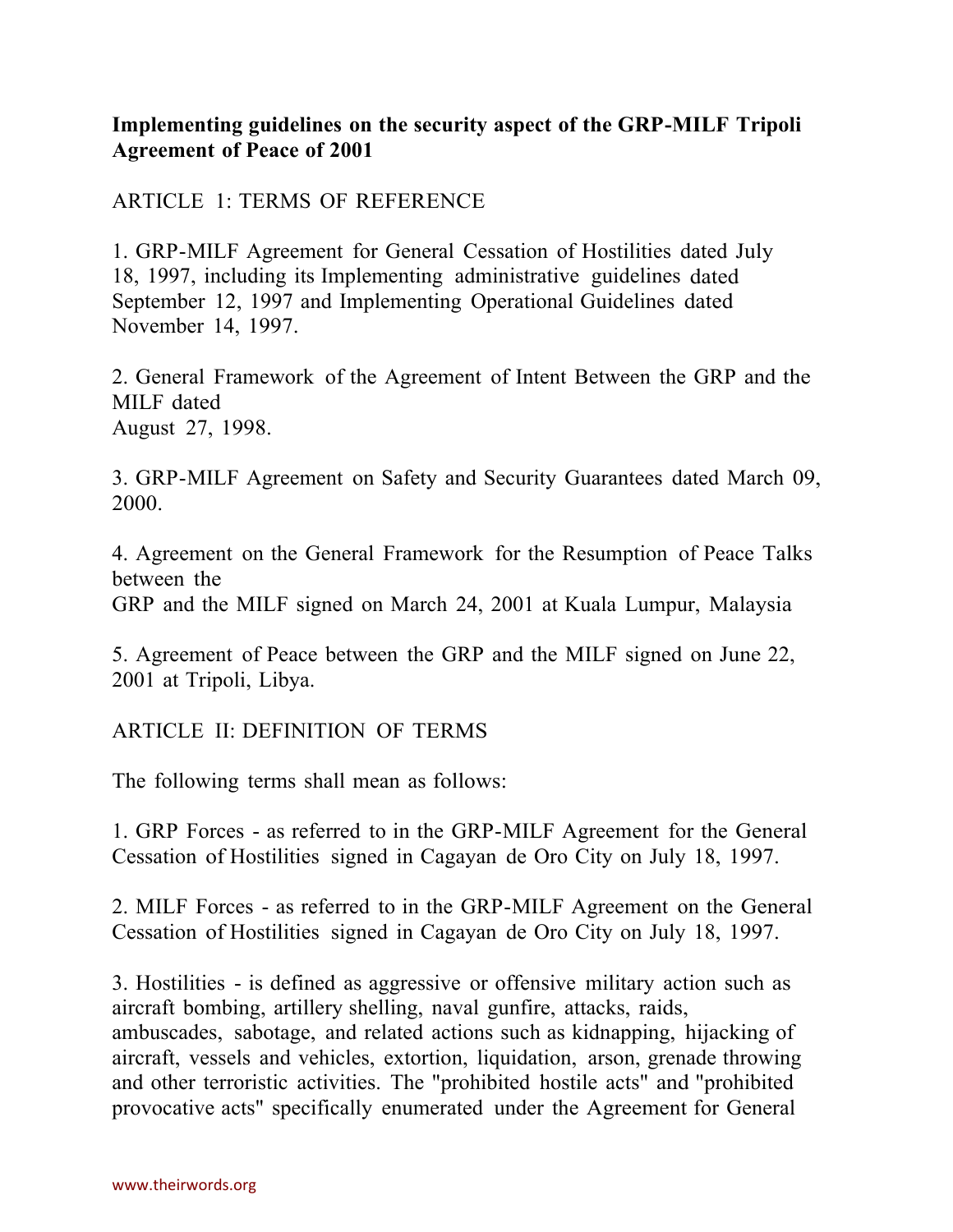Cessation of Hostilities-Implementing Operational Guidelines ("AGH -IOG-1997") are embraced in the term "hostilities" and are construed as such as of the entry into force (EIF) of this Agreement.

3.1 The following are considered prohibited hostile acts:

3.1.1 Terroristic acts such as kidnapping, hijacking, piracy, sabotage, arson, bombings, grenade throwing, robberies, liquidations, assassinations; unjustified arrest, torture, unreasonable search and seizure, summary execution, as well as burning of houses, places of worship and educational institutions, destruction of properties, and abuse of civilians.

3.1.2 Aggressive action such as attacks, raids, ambuscades, landmining, and offensive military actions such as shelling, reconnoitering, and unjustified massing of troops.

3.1.3 Establishment of checkpoints except those necessary for the GRP's enforcement and maintenance of peace and order; and, for the defense and security of the MILF in their identified areas, as jointly determined by the GRP and MILF.

3.2 The following are considered prohibited provocative acts:

3.2.1 Display of MILF flag in non-identified MILF areas.

3.2.2 Providing sanctuary or assistance to criminal or lawless elements.

3.2.3 Massive deployment and/or movement of GRP and MILF forces which are not normal administrative functions and activities

3.2.4 Public pronouncements that will tend to undermine the sincerity or credibility of either party in implementing the cessation of hostilities.

3.2.5 Other acts that endanger the safety and security of the people and their properties; and/or that which contribute to the deterioration of peace and order, such as blatant display of firearms.

4. Henceforth, should there be delineation of lines/positions agreed upon by the Parties, any action that projects forces or fire beyond one party's identified line/position shall be considered offensive military operations,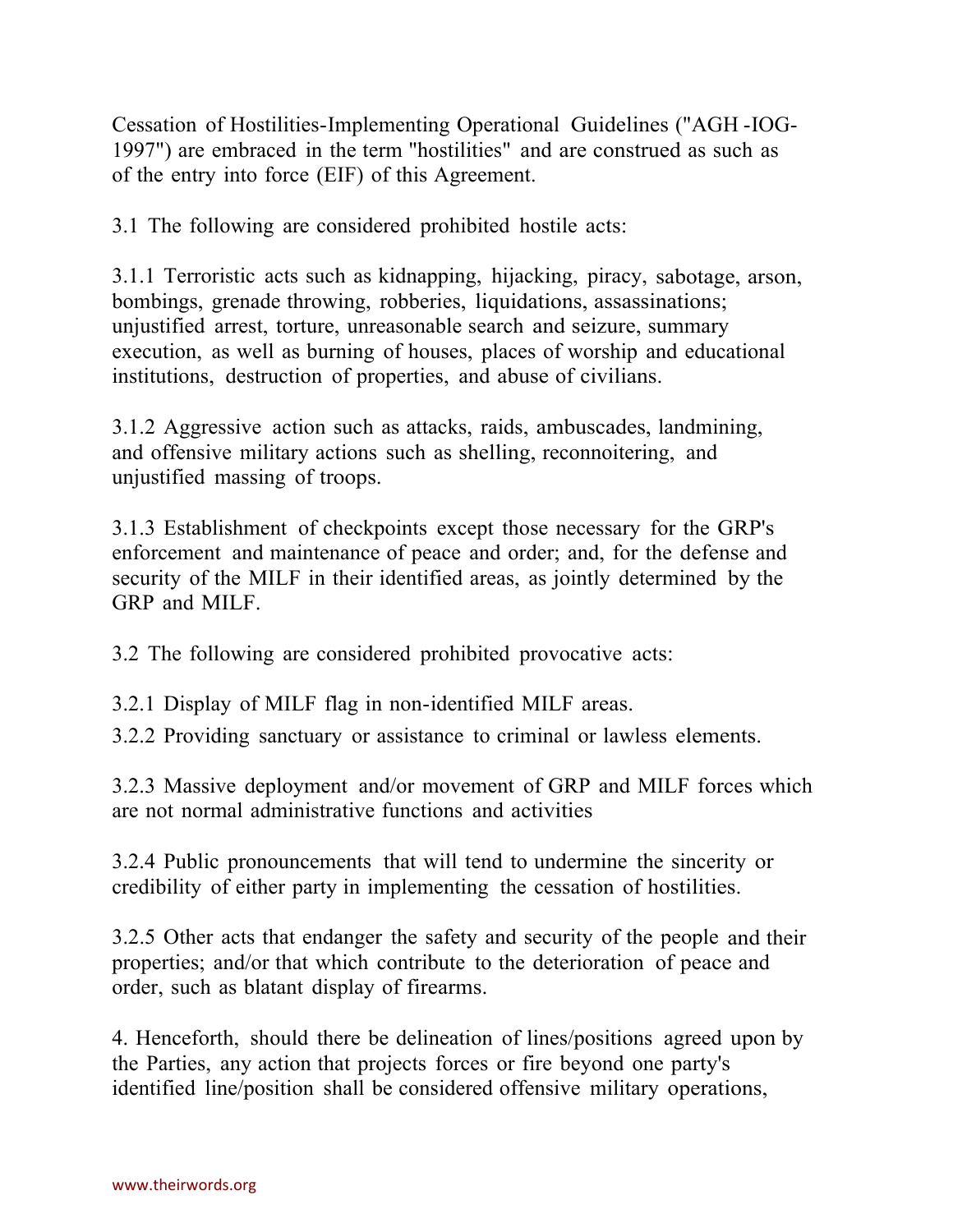which is prohibited under this Agreement.

5. OIC Monitoring Team - representatives of the member States of the organization of Islamic Conference (OIC) as referred to in the Tripoli Peace Agreement dated June 22, 2001.

## ARTICLE III: CESSATION OF HOSTILITIES AND SECURITY ARRANGEMENTS

1. The Parties shall commit their Armed Forces to a general cessation of hostilities pursuant to and in accordance with the Agreement for General Cessation of Hostilities of 1997 and its Implementing Administrative Guidelines dated September 12, 1997 and Operational Guidelines dated November 14, 1997, effective upon entry into force (EIF) of this Agreement.

2. The Parties agree to implement all necessary measures to normalize the situation in the conflict-affected areas, to pave the way for, and ensure successful rehabilitation and development of said areas.

3. The Coordinating Committee on Cessation of Hostilities (CCCH) of both Parties shall continue to perform their powers and functions in accordance with Rule III, Section 4, of the Implementing Administrative Guidelines of the GRP-MILF General Cessation of Hostilities ("AGCH-IAG 1997") dated September 12, 1997.

4. Local Monitoring Teams (LMTs) are hereby established in all-conflict affected areas as mutually determined by the Parties.

4.1 To perform the functions of the Independent Fact-Finding Committees (IFFC) provided under Rule IV, Section 4, of the Implementing Administrative Guidelines of the GRP-MILF Agreement for General Cessation of Hostilities herein referred to as annex "A",

4.2 To perform the functions of the Quick Response Team (QRT) provided under the Agreement Creating a Quick Response Team dated March 11, 1998, herein referred to as annex "B"

5. The Local Monitoring Team shall be composed of five members, one each from the following: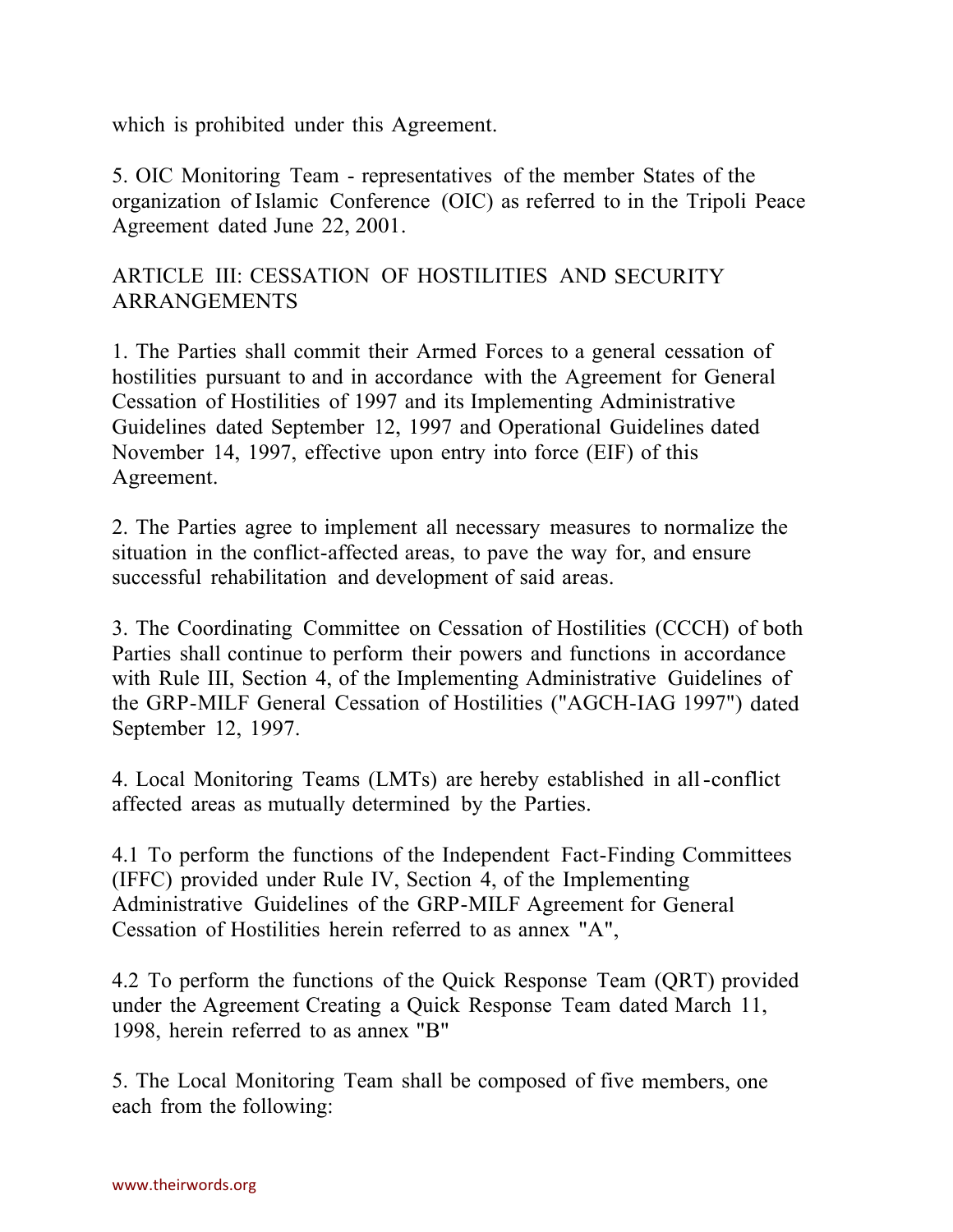5.1 Representative from the Local Government Units, designated by the GRP;

5.2 Representative from the MILF Local Political Committee;

5.3 Representative from NGOs nominated by the GRP;

5.4 Representative from NGOs nominated by the MILF; and

5.5 Representative from the Religious sector, chosen under mutual agreement; and The LMTs shall designate their respective Chairman and Co-Chairman.

6. The Parties hereby invite representatives from the organization of Islamic Conference (OIC), in particular Indonesia, Libya and Malaysia, and other interested OIC member States to observe and monitor the implementation of all GRP-MILF Agreements.

6.1 The OIC Monitoring Team shall formulate its guidelines, procedures and ground rules upon its constitution.

6.2 The Parties shall, upon request, provide the OIC Monitoring Team appropriate Technical and Administrative support, and security escorts in the performance of its functions.

7. The structure of the implementing mechanism on the Security Aspect of the Tripoli Peace Agreement of 2001 is attached as annex "C" and shall form part of this Agreement.

8. The CCCH of each party shall, through their Parties, coordinate with the OIC Monitoring Team to address violations of this Agreement in addition to its powers and functions as provided for in Rule 3 of the Implementing Administrative Guidelines dated September 12, 1997.

9. Police and military actions and administrative/logistics activities shall continue to be undertaken by the GRP throughout Mindanao and the entire country. In the pursuit thereof, confrontational situations between the GRP and MILF forces shall be avoided by prior coordination with the latter.

These actions include but are not limited to the following: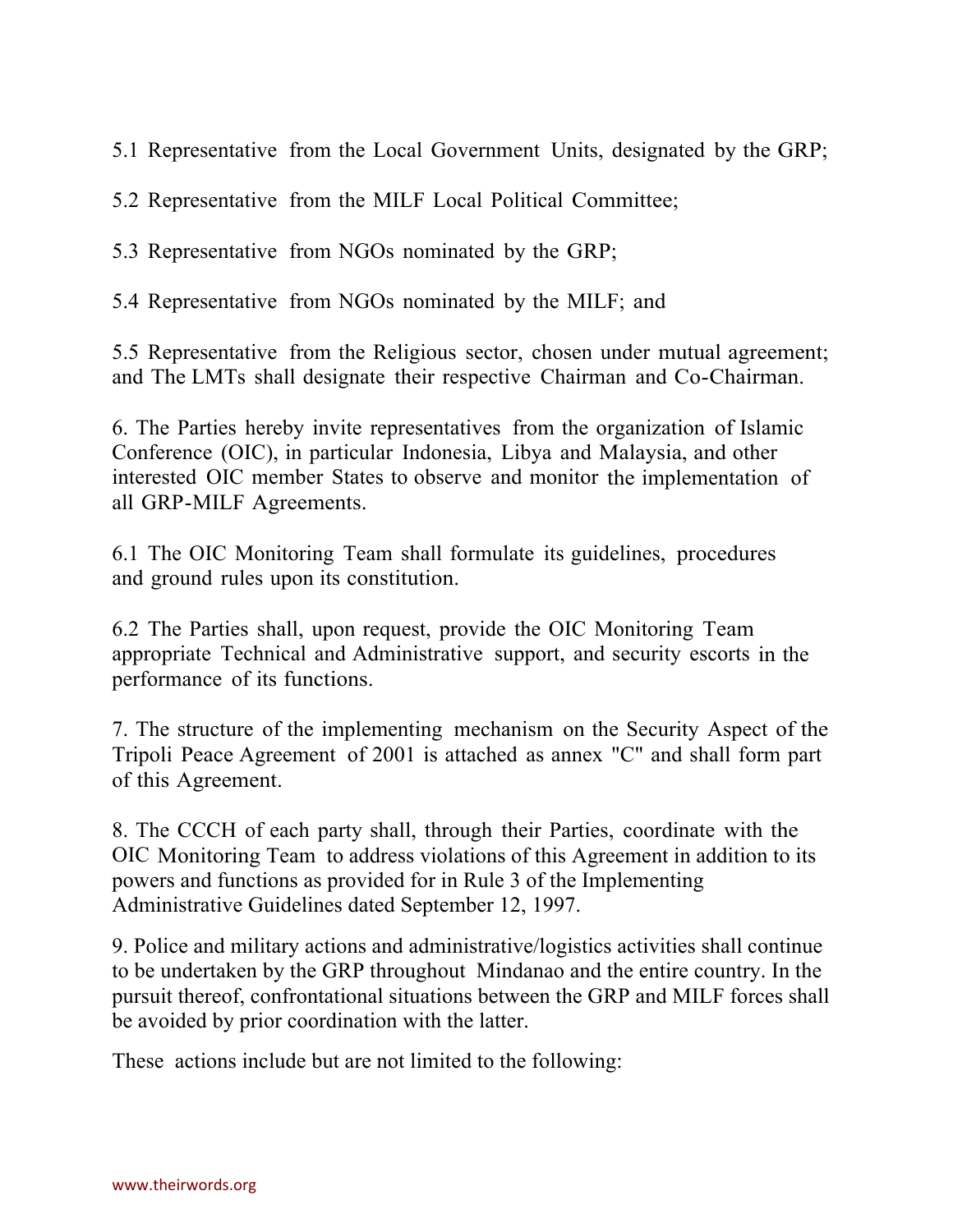9.1. Peacekeeping and police actions such as preventive patrols, investigations, arrest, searches and seizures undertaken by the Government against criminality, especially against, piracy, robbery, kidnapping, cattle rustling, murder and other criminal acts.

9.2. Defensive or protective actions of the GRP to ensure the security of its forces, facilities, installations, equipment and lines of communications and the safety and tranquility of the civil government and population.

9.3. Hot pursuit of suspects by police and military personnel. Paramilitary/irregular forces shall not be allowed to engage in hot pursuit under the terms of this Agreement.

10. Defensive or protective actions shall also be undertaken by the MILF |to ensure the security of its forces, facilities, installations, equipment and lines of communications and safety and tranquility of its civilian constituents.

11. In cases of alleged violations of this agreement, the Parties shall refrain from taking offensive or punitive military actions of any type against each other without prior investigation by the CCCH of both Parties in coordination with the OIC Monitoring Team.

## ARTICLE IV: SAFETY AND SECURITY GUARANTEES

1. The Parties shall continue to respect and observe the provisions of the GRP-MILF Agreement of Safety and Security Guarantees dated March 9, 2000.

2. The safety and security guarantees extended by the Government to the MILF members who are directly and principally involved in the GRP MILF Peace Talks signed on March 9, 2000 shall remain in full force and effect as a necessary safeguard for the conduct of the peace talks.

3. MILF members covered by paragraph 1 above shall not be restrained or arrested, searched, seized and harassed on their persona and property in connection with their participation or involvement in the peace talks, except in cases of commission of common crimes such as crimes against persons, chastity, property, and other similar offenses.

4. The GRP and MILF Peace Panel Chairmen shall issue appropriate identification cards to MILF members covered by GRP-MILF Agreement of Safety and Security Guarantees. ARTICLE V: EFFECTIVITY CLAUSE

This Agreement shall take effect upon signing. Done on this 7th day of August 2001 at Putrajaya, Malaysia.